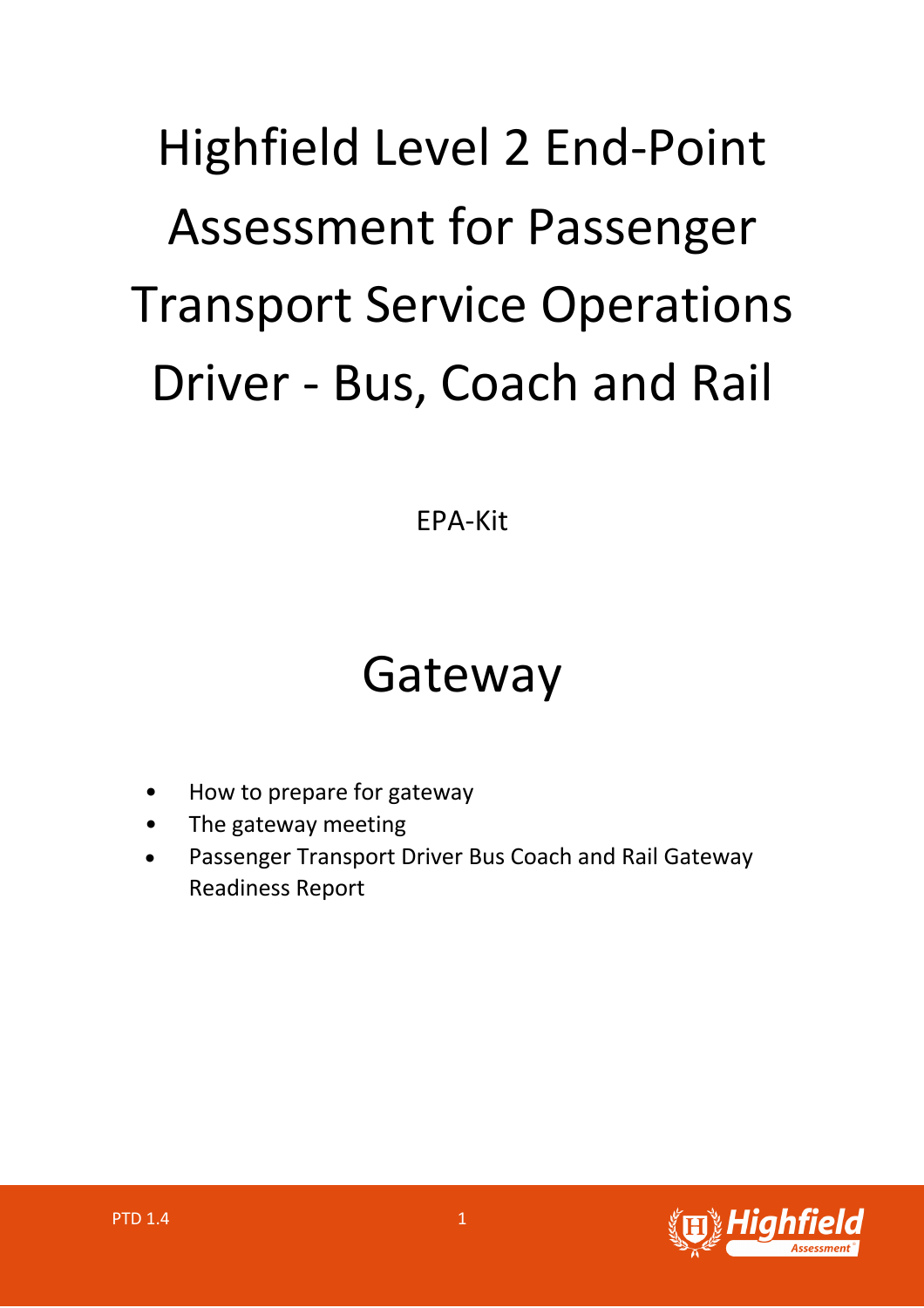## **How to prepare for gateway**

After apprentices have completed their on-programme learning they should be ready to pass through 'the gateway' to end-point assessment.

Gateway is a meeting that should be arranged between the apprentice, employer and training provider to determine that the apprentice is ready to undertake their end-point assessment. The apprentice should prepare for this meeting by bringing along work-based evidence including:

- customer feedback
- recordings
- manager statements
- witness statements
- journey log

as well as evidence from others, such as;

- mid and end-of-year performance reviews
- feedback to show how they have met the apprenticeship standards while onprogramme

In advance of gateway, learners will need to have:

- achieved Level 1 English
- achieved Level 1 maths
- taken Level 2 English test
- taken Level 2 maths test
- a valid UK diving license (at least Cat B) for bus/coach drivers only

Therefore, apprentices should be advised by employers and providers to gather this evidence throughout their on-programme training. It is recommended that employers and providers complete regular checks and reviews of this evidence to ensure the apprentice is progressing and achieving standards before the formal gateway meeting is arranged.